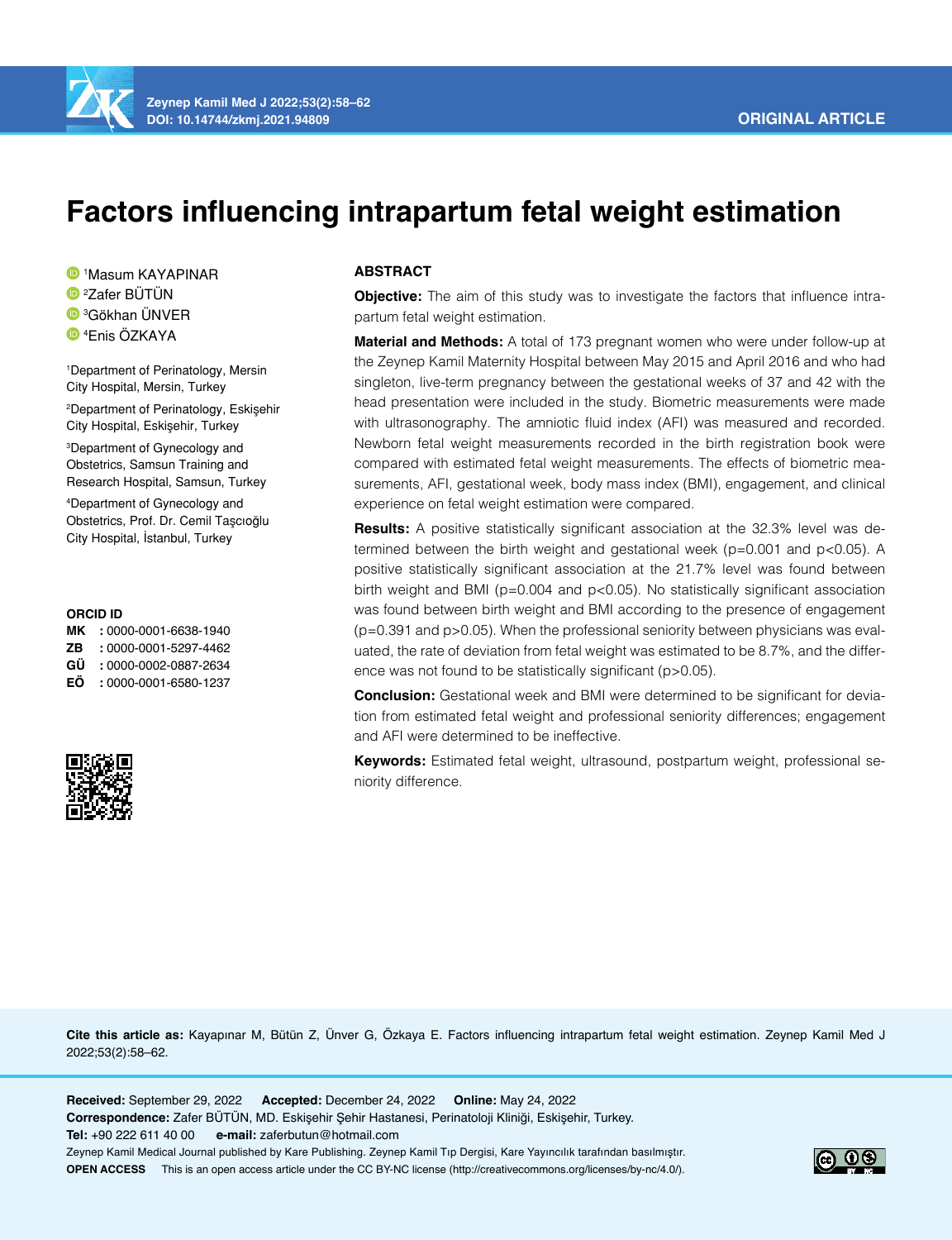# **INTRODUCTION**

Intrapartum fetal weight estimation is very important for making a decision regarding the delivery type and the prevention of potential obstetric complications. Fetal weight estimation is made based on fetal biometric measurements such as biparietal diameter (BPD), head circumference (HC), abdominal circumference (AC), and femur length (FL). These measurements are used in various formulas and fetal weight estimation is made. Fetal weight estimation is particularly important for the detection of fetuses with macrosomia and fetal growth restriction.<sup>[1]</sup> Through fetal weight estimation, complications such as perineal lacerations, sphincter injury, uterine atony, and shoulder dystocia that are encountered in vaginal delivery of macrosomic fetuses may be prevented. Detection of fetuses with fetal growth restrictions reduces fetal morbidity and mortality through rescheduling delivery time and paying more attention to fetal distress.<sup>[2,3]</sup>

An ample number of formulas are used for fetal weight estimation. These formulas are created based on regional ethnicity, mean birth weight, and fetal measurements. In many studies, a higher than 14% difference in estimated fetal weight at a 95% confidence interval is evaluated as an erroneous measurement. This corresponds to approximately 400 g at term.<sup>[1]</sup> INTERGROWTH 21 and Hadlock are the most commonly used formulas. Although both formulas are used worldwide, there are studies indicating the superiority of Hadlock.<sup>[4,5]</sup>

Many factors including the experience of the physician who performs the ultrasound examination, maternal weight, amniotic fluid index (AFI), and engagement level influence the fetal weight measurement. Engagement of the fetal head and reduced AFI may make measurement difficult.[6]

In the present study, we have investigated the factors that affect fetal weight estimation.

## **MATERIAL AND METHODS**

The present study was conducted at the delivery room and the obstetric emergency outpatient clinic between May 2015 and April 2016. Ethics committee approval was obtained from the Zeynep Kamil Maternity Hospital (date: April 10, 2015; number: 41). The study was cross-sectional. A total of 173 women who had singleton pregnancies over a gestational age of 37 weeks were included in the study. Women who had multiple pregnancies, malpresentation, fetal anomaly, and uterine anomaly were excluded. Body mass index was calculated for all women. Pregnant women who had been admitted to the obstetric emergency unit and hospitalized due to indications including pain, amniotic fluid discharge, and postmaturation underwent ultrasound examination for measurements of AFI, BPD, HC, AC, and FL by the junior resident using GE Logiq 200, and fetal weight estimation was made with the Hadlock formula. AFI was measured in four quadrants and the total amount was recorded.

The presenting part of the fetus entering the maternal pelvis to a level below the plane of the pelvic inlet was considered engaged.

For women who were hospitalized in the delivery room, BPD, HC, AC, FL, and AFI measurements were made again by the senior resident using the same ultrasound device, and fetal weight estimation was made with the Hadlock formula.

#### **Table 1: Correlations of birth weight, gestational week, and BMI**

|                  | <b>Birth weight</b> |  |  |
|------------------|---------------------|--|--|
| Gestational week |                     |  |  |
| r                | 0.323               |  |  |
| р                | $0.001*$            |  |  |
| <b>BMI</b>       |                     |  |  |
| r                | 0.217               |  |  |
| р                | $0.004*$            |  |  |

Pearson's correlation analysis was performed. BMI: Body mass index;  $*$  $P < 0.05$ 

## **Table 2: Correlations between birth weight and sum of the first and second AFI measurements**

|                              | <b>Birth weight</b> |  |  |
|------------------------------|---------------------|--|--|
| AFI first measurement total  |                     |  |  |
| r                            | 0.077               |  |  |
| р                            | 0.317               |  |  |
| AFI second measurement total |                     |  |  |
| r                            | 0.141               |  |  |
| р                            | 0.063               |  |  |
|                              |                     |  |  |

Pearson's correlation analysis was performed. AFI: Amniotic fluid index.

#### **Statistical Analyses**

The data were evaluated with the IBM SPSS Statistics 22 (IBM SPSS, Turkey) statistical package program. When evaluating the data, the conformity to normal distribution was evaluated with the Shapiro–Wilk test. Student's t-test was used for the comparison of two groups of normally distributed quantitative data. The associations between parameters were evaluated with Pearson's correlation analysis. The intraclass correlation coefficient was estimated for the assessment of the conformity between junior and senior residents. Qualitative data were evaluated with McNemar's test. A p level less than 0.05 was accepted as statistically significant.

## **RESULTS**

The study was conducted with 173 pregnant women who had singleton, live pregnancies over the gestational age of 37 weeks between May 01, 2015, and April 30, 2016.

There was a positive and statistically significant association at the 32.3% level between birth weight and week (Table 1; p=0.001 and p<0.05) (Fig. 1).

There was a positive and statistically significant association at the 21.7% level between birth weight and BMI (p=0.004 and p<0.05) (Fig. 2).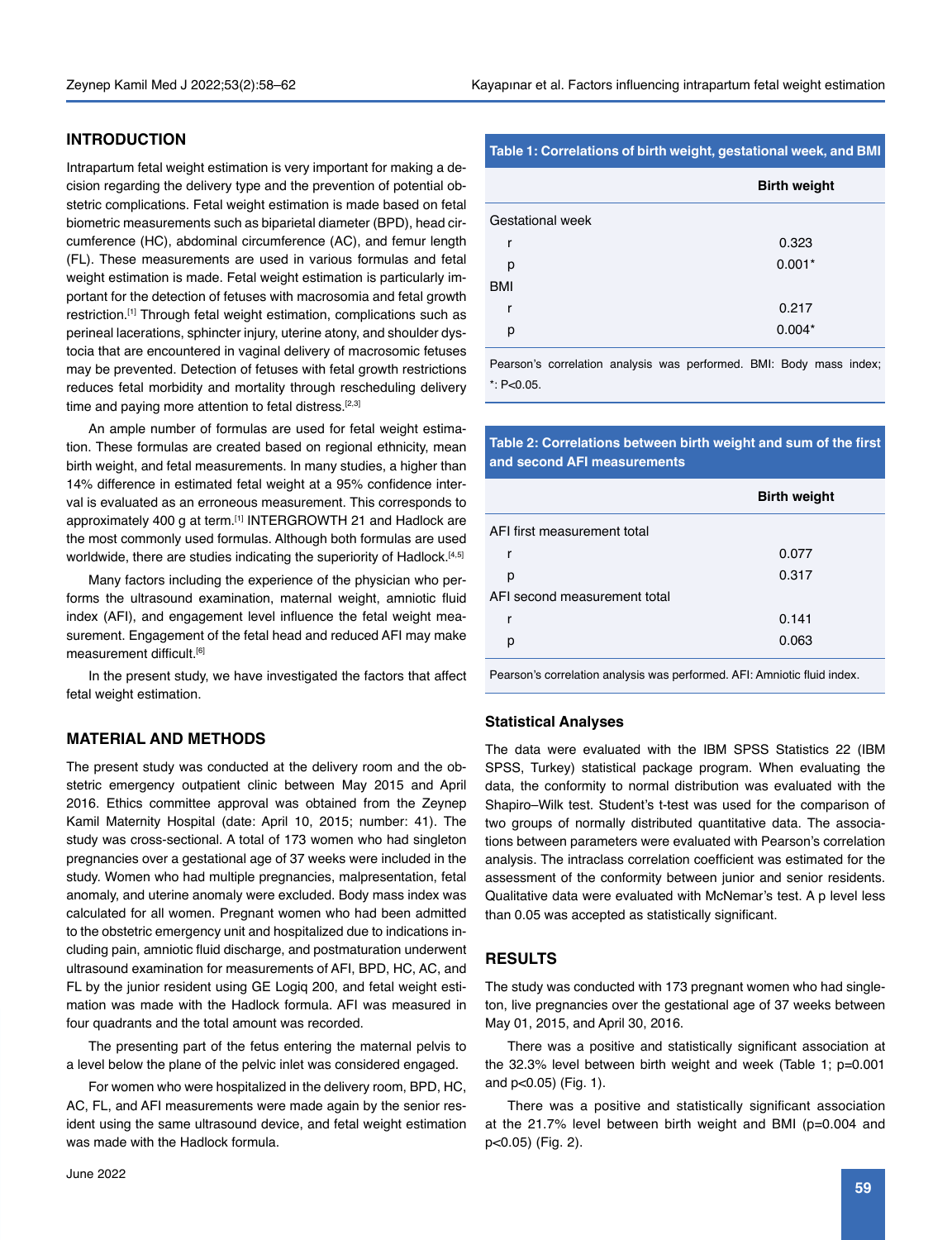**Table 3: Correlations of birth weight and alteration parameters of the first and second estimated fetal weight measurements** 43.00

|                                              | <b>Birth weight</b> |
|----------------------------------------------|---------------------|
| Percent alteration of EFW first measurement  |                     |
| r                                            | $-0.487$            |
| р                                            | $0.001*$            |
| Percent alteration of EFW second measurement |                     |
| r                                            | $-0.443$            |
| р                                            | $0.001*$            |

Pearson's correlation analysis was performed. EFW: Estimated fetal weight; \*: P<0.05.

| Table 4: Birth weight according to the presence of engagement |                      |  |  |
|---------------------------------------------------------------|----------------------|--|--|
|                                                               | <b>Birth weight</b>  |  |  |
| Engagement                                                    |                      |  |  |
| Yes $(n=9)$                                                   | $3382.22 \pm 249.99$ |  |  |
| No $(n=164)$                                                  | $3519.12 + 472.9$    |  |  |
| р                                                             | 0.391                |  |  |
| Student's t-test was performed.                               |                      |  |  |

There was no statistically significant relationship between birth weight and the sum of the first and second AFI measurements (Table 2; p>0.05).

There was a positive and statistically significant relationship between the birth weight and the estimated fetal weight first measurement levels at the 78.3% level (Table 3; p=0.001 and p<0.05). There was a positive and statistically significant relationship between the birth weight and the estimated fetal weight second measurement levels at 75.8% level (Table 3; p=0.001 and p<0.05).

For junior residents, there was a reverse and statistically significant relationship at the 48.7% level between the birth weight and the deviation of fetal weight from birth weight (Table 3; p=0.001 and p<0.05) (Fig. 3).

For senior residents, there was a reverse and statistically significant relationship at the 44.3% level between the birth weight and the deviation of fetal weight from birth weight (Table 3; p=0.001 and p<0.05) (Fig. 4).

There was no statistically significant difference between the birth weights of the babies according to the presence of engagement (Table 4; p=0.391 and p>0.05).

The estimated fetal weight measurements of junior residents varied between 2709 and 4872 g (mean 3640.22±428.56). The estimated fetal weight measurements of senior residents varied between 2306 and 4730 g (mean 3549.14±431.41). There was 80.6% conformity between junior and senior residents with regard to the estimated fetal weight measurement (Table 5; p=0.001 and p<0.05).



**Figure 1:** Gestational week and birth weight graphic.



**Figure 2:** Body mass index and birth weight graphic.

The rate of higher than  $\pm 14\%$  deviation in the measurements of both junior and senior residents was 8.7%, and the difference was not statistically significant (Table 6; p>0.05).

## **DISCUSSION**

Ultrasound examination of the intrapartum patient has some difficulties. Engagement of the fetus, reduced AFI, experience of the clinician, and the body mass index of the mother may influence the es-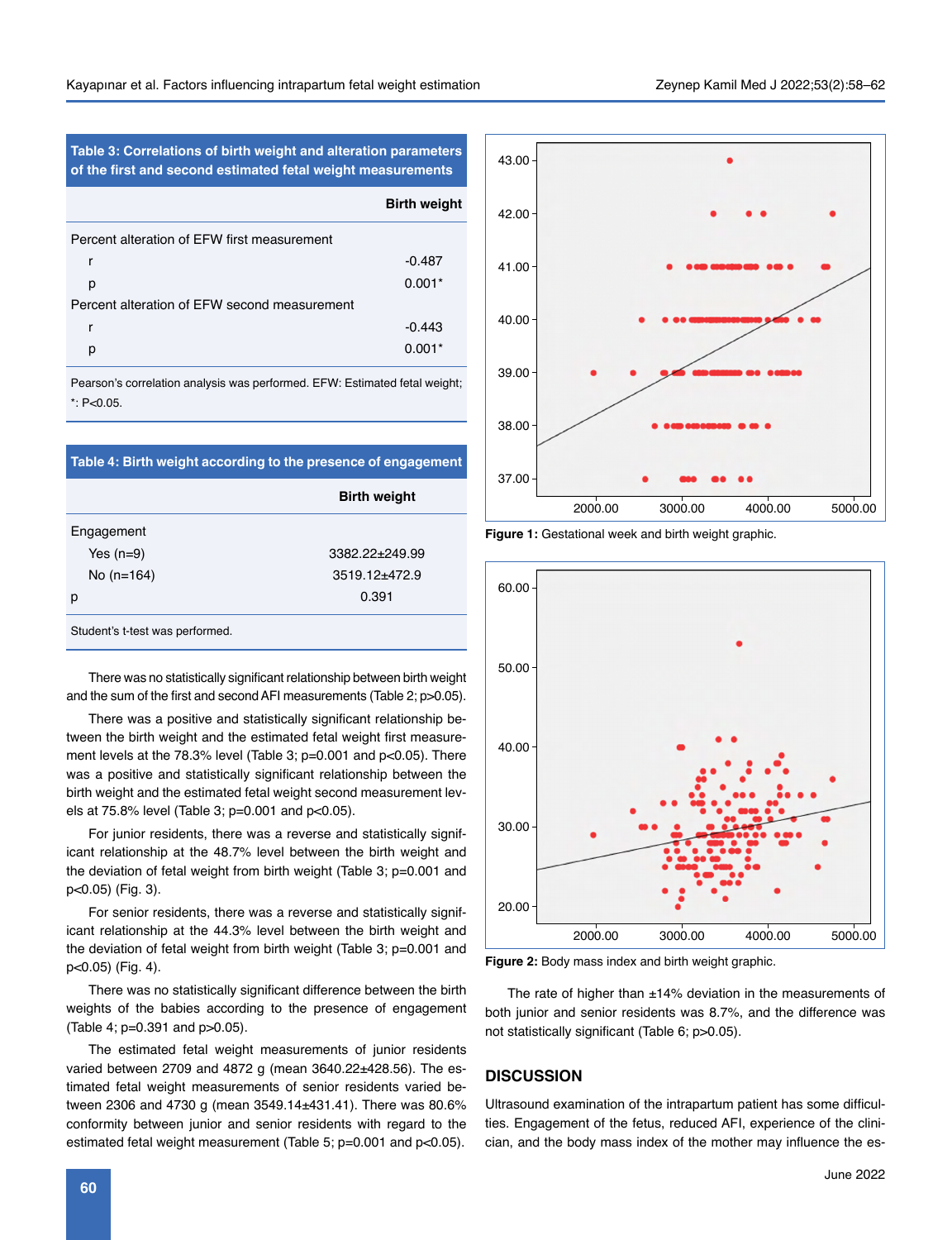| Table 5: Conformity between estimated fetal weight measure-<br>ments of junior and senior residents |  |  |  |
|-----------------------------------------------------------------------------------------------------|--|--|--|
| <b>EFW (senior resident-</b><br>junior residents)                                                   |  |  |  |
| 0.806                                                                                               |  |  |  |
| $0.747 - 0.853$                                                                                     |  |  |  |
| $0.001*$                                                                                            |  |  |  |
|                                                                                                     |  |  |  |

EFW: Estimated fetal weight; \*: P<0.05.

**Table 6: Deviation percentage of estimated fetal weight from birth weight in measurements of senior and junior residents**

|       |     | <b>Senior residents</b> | Junior residents |      |
|-------|-----|-------------------------|------------------|------|
|       | n   | %                       | n                | $\%$ |
| < 15% | 158 | 91.3                    | 158              | 91.3 |
| >15%  | 15  | 87                      | 15               | 8.7  |

McNemar's test was performed.

timated fetal weight. The errors in the estimation of fetal weight may lead to increased morbidity and mortality in fetuses with fetal growth restriction and macrosomia. Complication rates decrease as the gap between the estimated fetal weight and birth weight decreases.[1]

In our study, no statistically significant difference was observed between the estimated weight and birth weight in any of the cases.

The estimated fetal weight increased as the gestational week increased, similar to the literature pregnancy is a dynamic process, EFW increases with increasing gestational week.[6]

In the study of Chauhan et al.,<sup>[7]</sup> fetal weight estimation in term pregnancies was made successfully by 65% of the specialists and 57% of the residents, and no statistically significant difference was found between the two groups. In our study, we also determined that professional seniority did not have an effect on intrapartum fetal weight estimation.

In recent studies, the margin of error in the estimated fetal weight made by ultrasonography after 2 years of experience was found to be less than 10% was 74%, and this rate was calculated as 49% in the group with less than 6 months of experience. Effective and accurate ultrasonography training increases the EFW estimation. Accurate estimation of birth weight is important for the correct management of patients.<sup>[8]</sup> In the study of Krispin et al.<sup>[9]</sup> in 2020, incorrect estimation of birth weight increases neonatal complications and neonatal intensive care admission rates.

Similar to our study, no correlation was found between the AFI and the estimated fetal weight in the literature.<sup>[10]</sup> In a study conducted in 2019, oligohydramnios has been found to have no effect on the calculation of estimated fetal weight.[11]



**Figure 3:** Deviation estimated fetal weight and birth weight for junior residents.



**Figure 4:** Deviation estimated fetal weight and birth weight for senior residents.

In the retrospective study of Gonzalez et al.,<sup>[12]</sup> the estimated fetal weight and birth weight were found to increase as the BMI increased, consistent with the results of our study. High BMI alone is not effective in determining EFW, but the margin of error in EFW increases in pregnant women weighing more than 120 kg, especially if adipose tissue is concentrated in the abdominal region.[13]